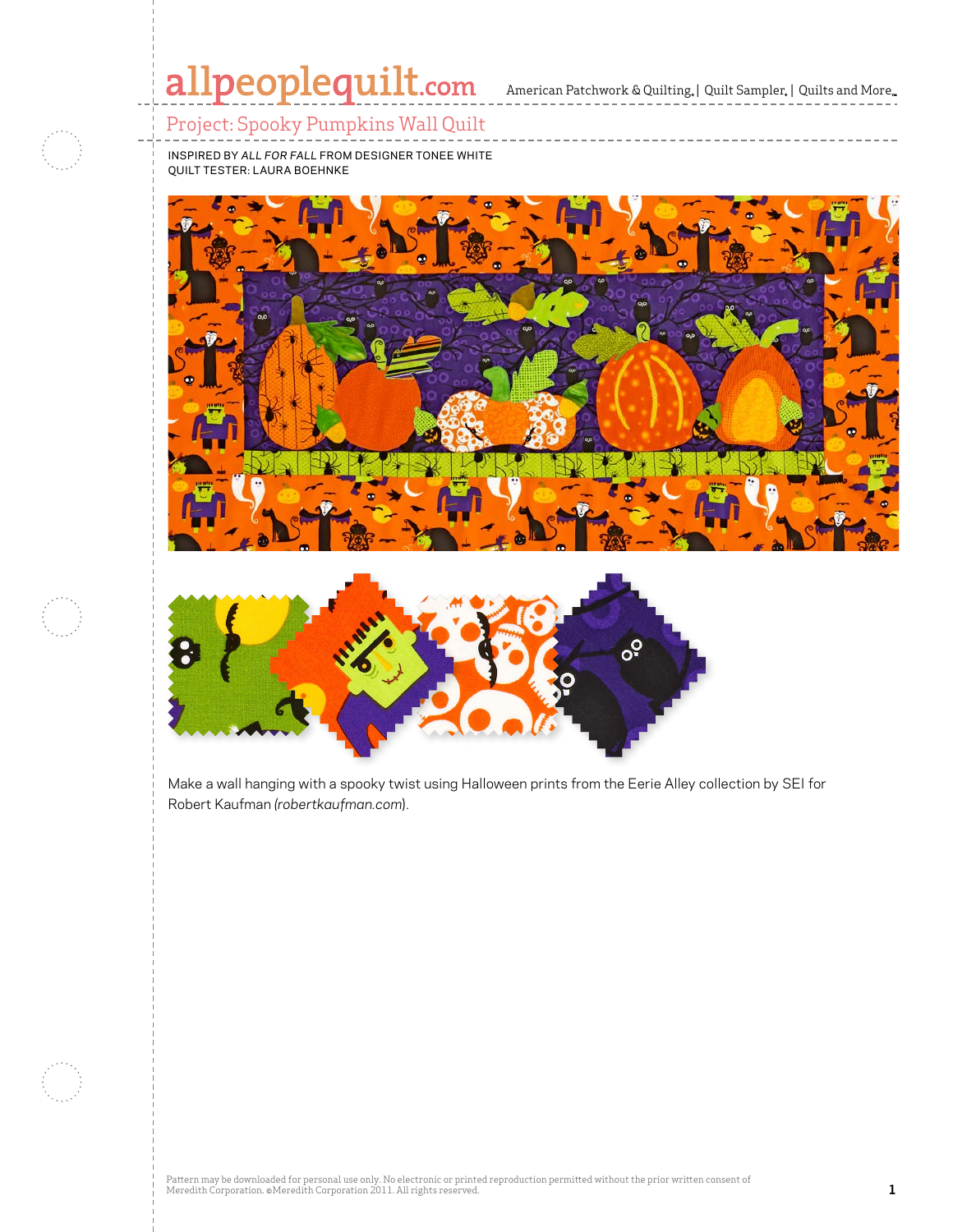## allpeoplequilt.com

American Patchwork & Quilting,  $|$  Quilt Sampler,  $|$  Quilts and More,



#### Materials

- **3/8** yard dark purple print (quilt center)
- **1/8** yard lime green spider print (quilt center)
- **1⁄4** yard total assorted lime green prints (appliqués)
- **1/<sub>2</sub>** yard total assorted orange prints (appliqués)
- **•** Scrap of black jack-o'-lantern print (appliqués)
- **•** Scraps of assorted light brown prints (appliqués)
- **<sup>•</sup>** 1 yard orange monster print (border) *Note:* The long border strips were cut widthwise and the short border strips were cut lengthwise to ensure that the print runs in the same direction around the quilt.
- $\frac{3}{8}$  yard solid orange (binding)
- 1% yards backing fabric
- **•**  <sup>55</sup>×31" batting

#### Finished quilt: 461/2×23"

Quantities are for 44⁄45"-wide, 100% cotton fabrics. Measurements include  $\frac{1}{4}$ " seam allowances. Sew with right sides together unless otherwise stated.

#### Cut Fabrics

- Cut pieces in the following order. Patterns are on *pages 4–8.* To use fusible web for appliquéing, complete the following steps.
- **1.** Position fusible web, paper side up, over patterns. Using a pencil, trace patterns the number of times indicated in cutting instructions, leaving  $\frac{1}{2}$ " between shapes. Cut out each fusible-web shape roughly  $\frac{1}{4}$ " outside traced lines.

2. With a hot dry iron, fuse shapes to wrong side of indicated fabrics. Cut out fabric shapes on drawn lines. Peel off backing paper and discard.

**From dark purple print, cut:**

- **•** 1-111/2×361/2" rectangle
- **From lime green spider print, cut:**
- **•**  1—2×361⁄2" strip

**From remaining lime green spider print and assorted lime green prints, cut:**

- **•**  7 of Pattern C
- **•**  5 of Pattern D
- **•**  <sup>1</sup>*each* of patterns F, H, M, and S
- **From assorted orange prints, cut:**
- **•**  <sup>1</sup>*each* of patterns B, G, I, J, K, L, N, O, P, Q, and R
- **•**  3 of Pattern E

**From black jack-o'-lantern print, fussy-cut:**

**•**  3 of Pattern E

**From assorted light brown prints, cut:**

- **•**  <sup>1</sup>*each* of patterns A and D
- **From orange monster print, cut:**
- 3-51⁄2×42" strips widthwise for border
- <sup>•</sup> 2–51⁄2×13" border strips lengthwise (parallel to the selvages)

**From solid orange, cut:**

<sup>•</sup> 4-2<sup>1</sup>/<sub>2</sub>×42" binding strips

#### Assemble and Appliqué Quilt Center

1. Sew together dark purple print 11<sup>1</sup>/<sub>2</sub>×36<sup>1</sup>/<sub>2</sub>" rectangle and lime green spider print 2×361⁄2" strip to make appliqué foundation. Press seam toward lime green spider print strip. The appliqué foundation should be 361⁄2 ×13" including seam allowances.

- 2. Referring to Quilt Assembly Diagram, lay out all appliqué shapes on appliqué foundation. Fuse all pieces in place following manufacturer's instructions.
- **3.** Working from bottom layer to top, use matching thread to zigzag-stitch around each appliqué shape to complete quilt center.

#### Add Border and Finish Quilt

- 1. Sew orange monster print 51⁄2 ×13" border strips to short edges of quilt center. Press seams toward border.
- 2. Cut and piece orange monster print 51/2×42" strips to make: ■ 2-51⁄2×461⁄2" border strips
- 3. Add pieced 51⁄2×461⁄2" border strips to remaining edges of quilt center to complete quilt top. Press seams toward border.
- 4. Layer quilt top, batting, and backing; baste. Quilt as desired.
- **5.** Bind with solid orange binding strips.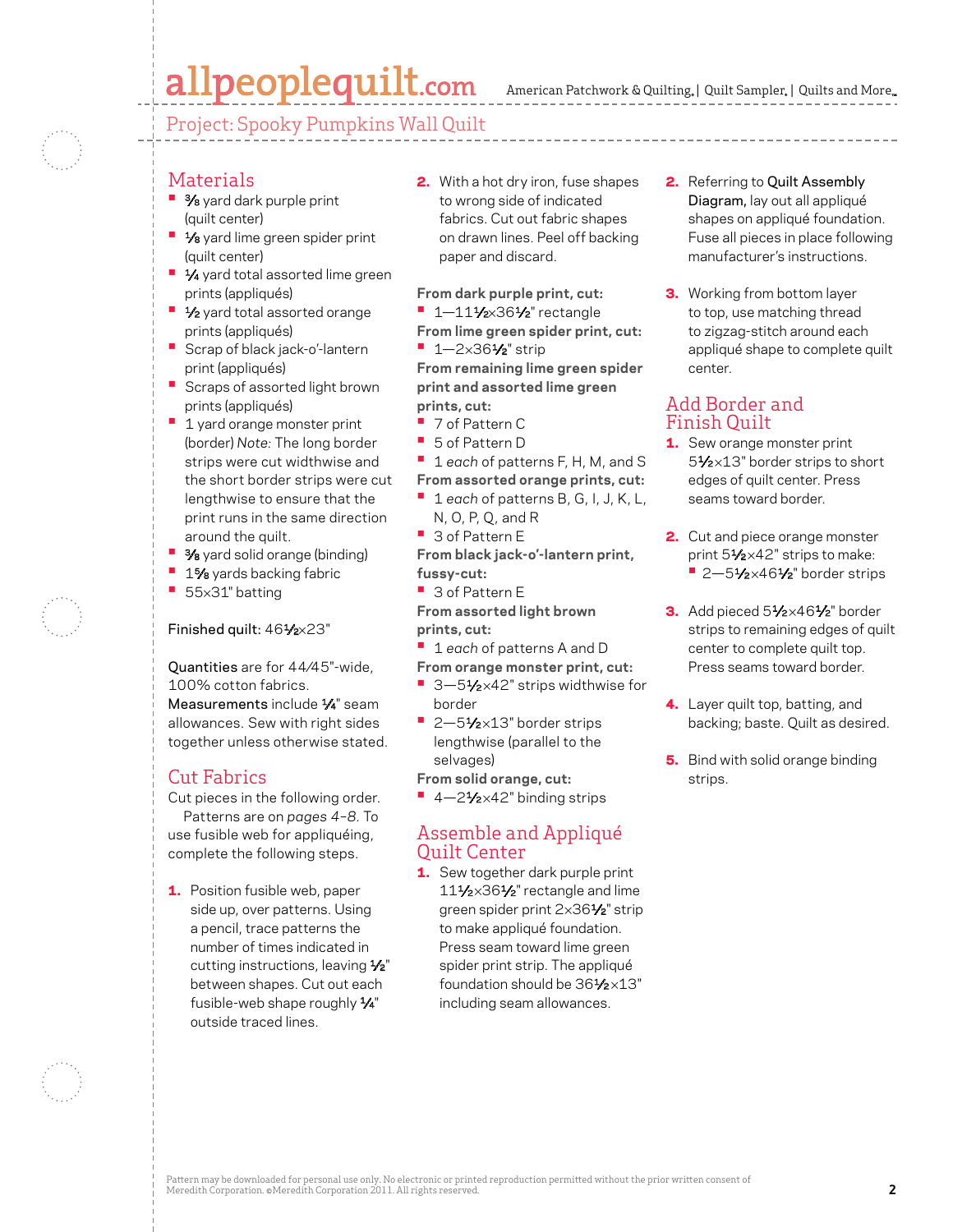$\mathbb{R}^2$ 

------------------

Project: Spooky Pumpkins Wall Quilt



**QUILT ASSEMBLY DIAGRAM**

Pattern may be downloaded for personal use only. No electronic or printed reproduction permitted without the prior written consent of Meredith Corporation. ©Meredith Corporation 2011. All rights reserved. **3**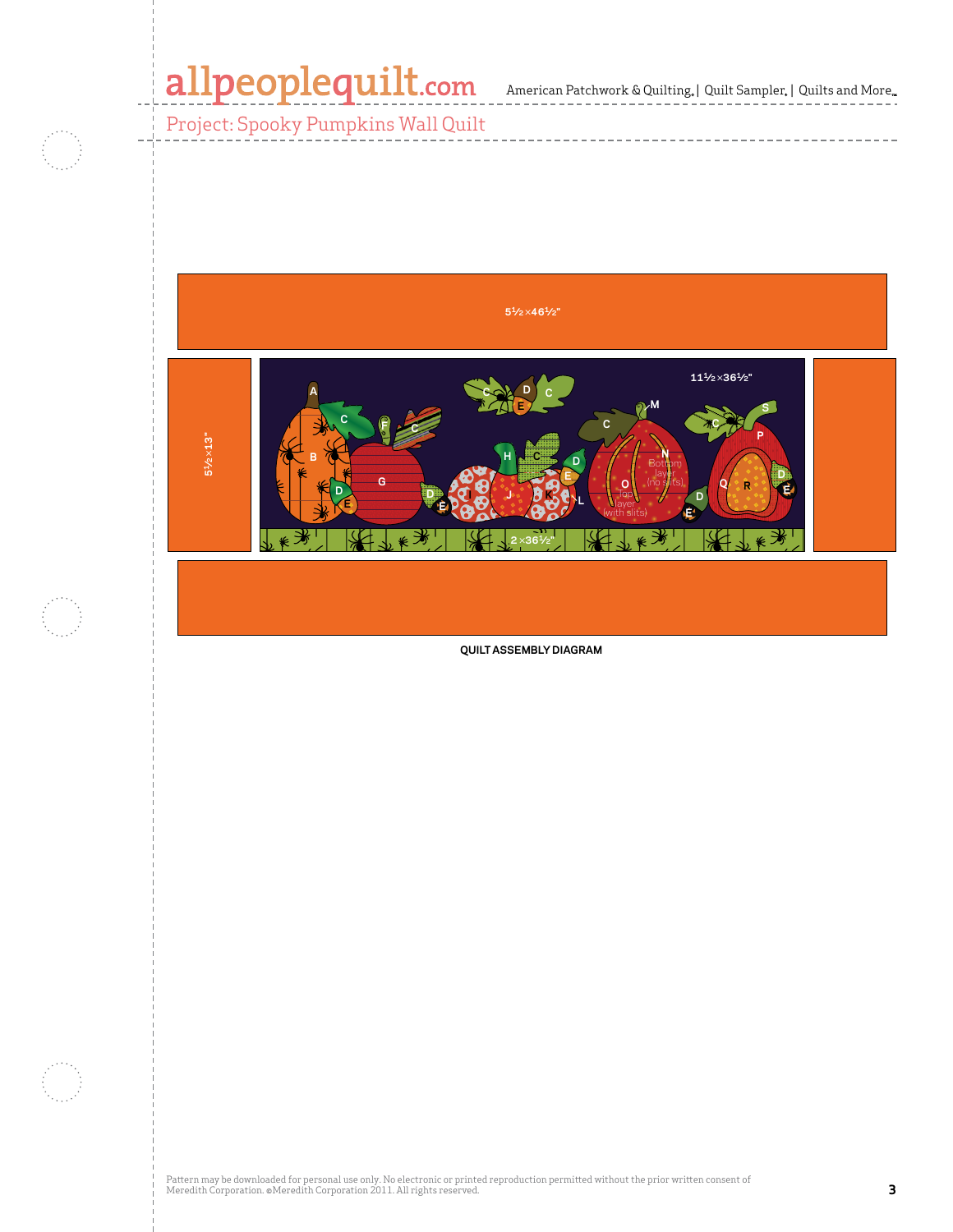Project: Spooky Pumpkins Wall Quilt



Pattern may be downloaded for personal use only. No electronic or printed reproduction permitted without the prior written consent of Meredith Corporation. ©Meredith Corporation 2011. All rights reserved. **4**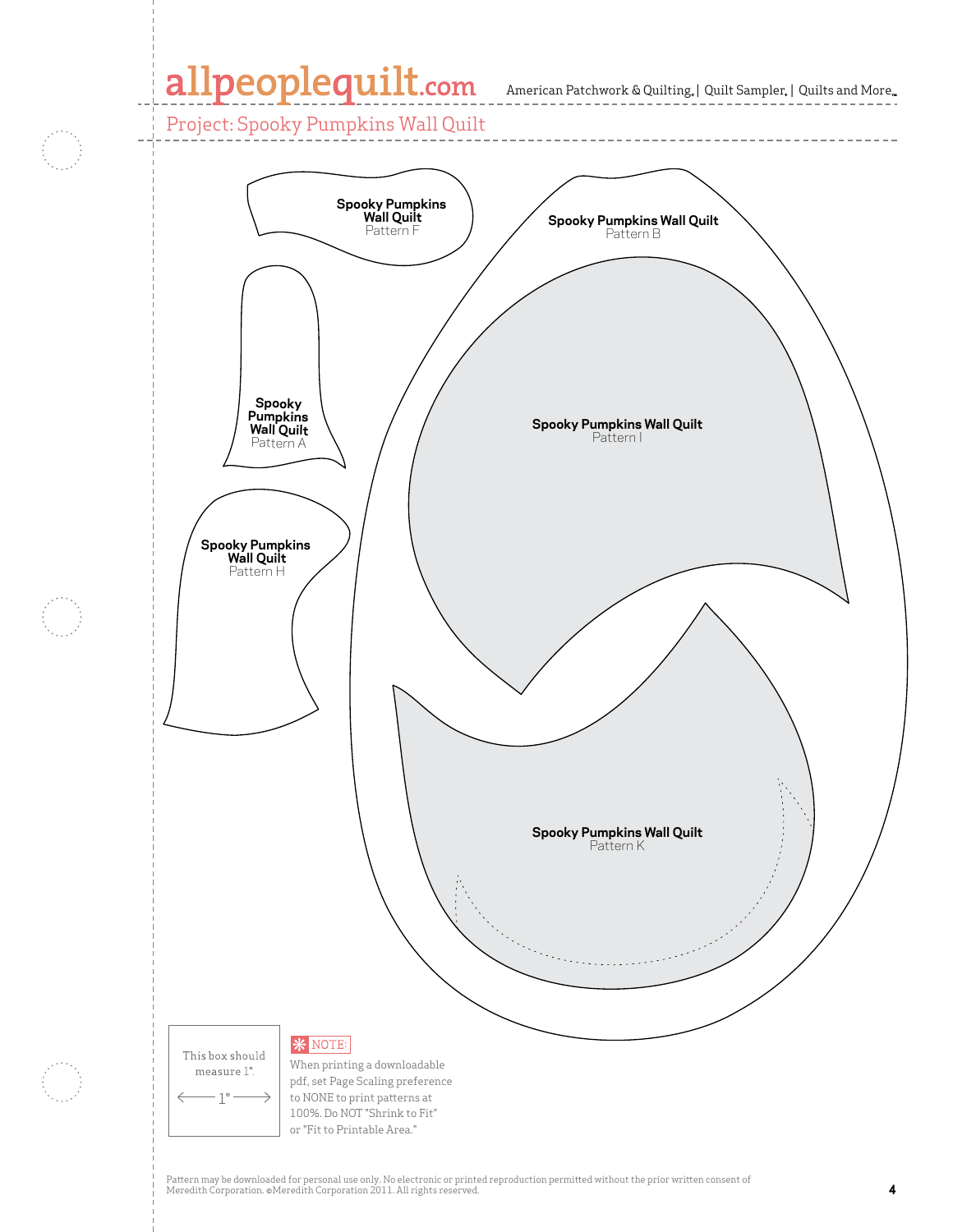\_\_\_\_\_\_\_\_\_\_\_

Project: Spooky Pumpkins Wall Quilt



| This box should |  |
|-----------------|--|
| measure 1".     |  |
| Π               |  |

When printing a downloadable pdf, set Page Scaling preference to NONE to print patterns at 100%. Do NOT "Shrink to Fit" or "Fit to Printable Area."

**\*** NOTE:

Pattern may be downloaded for personal use only. No electronic or printed reproduction permitted without the prior written consent of Meredith Corporation. ©Meredith Corporation 2011. All rights reserved. **5**<br>Meredith Corporation. ©Meredith Corporation 2011. All rights reserved.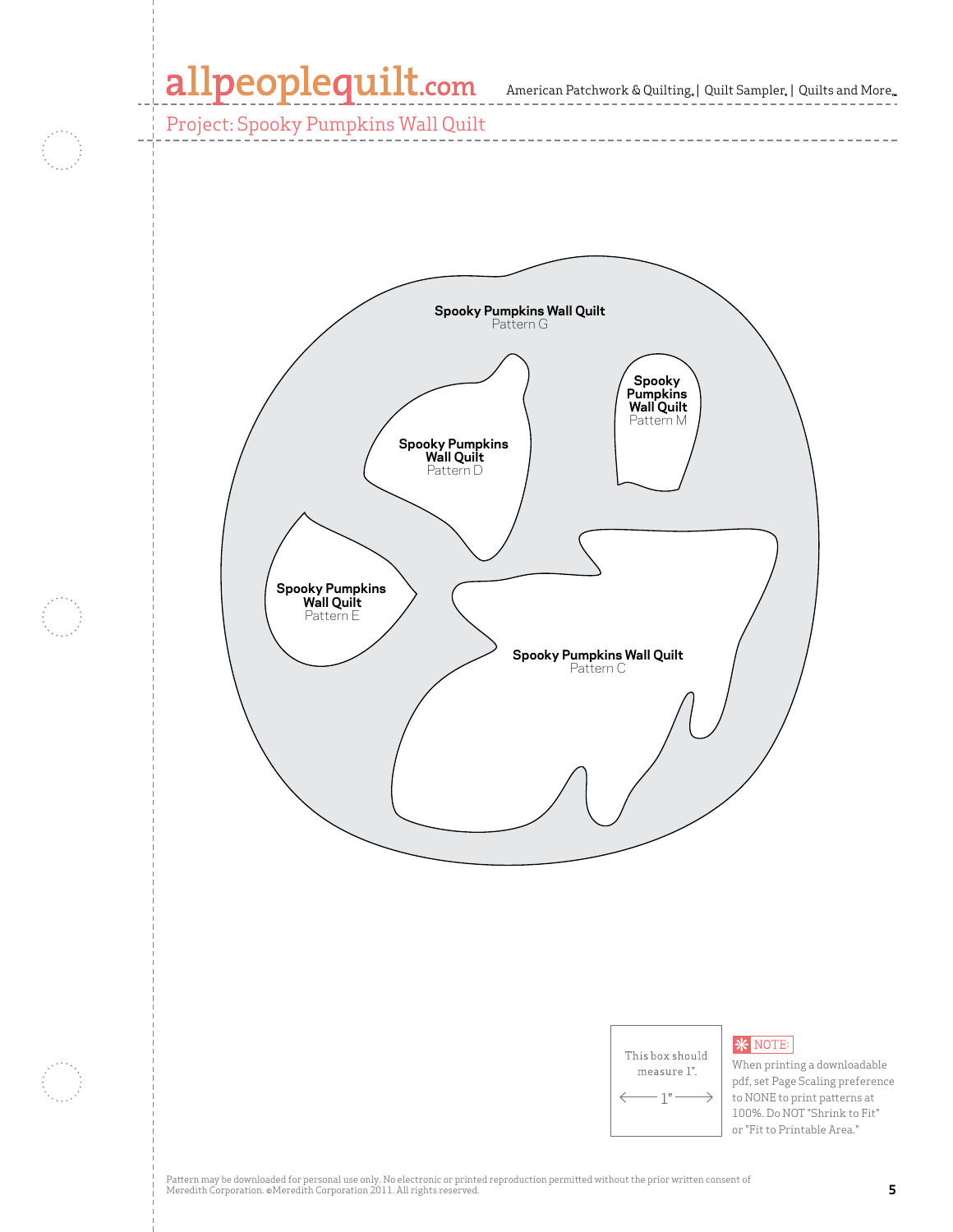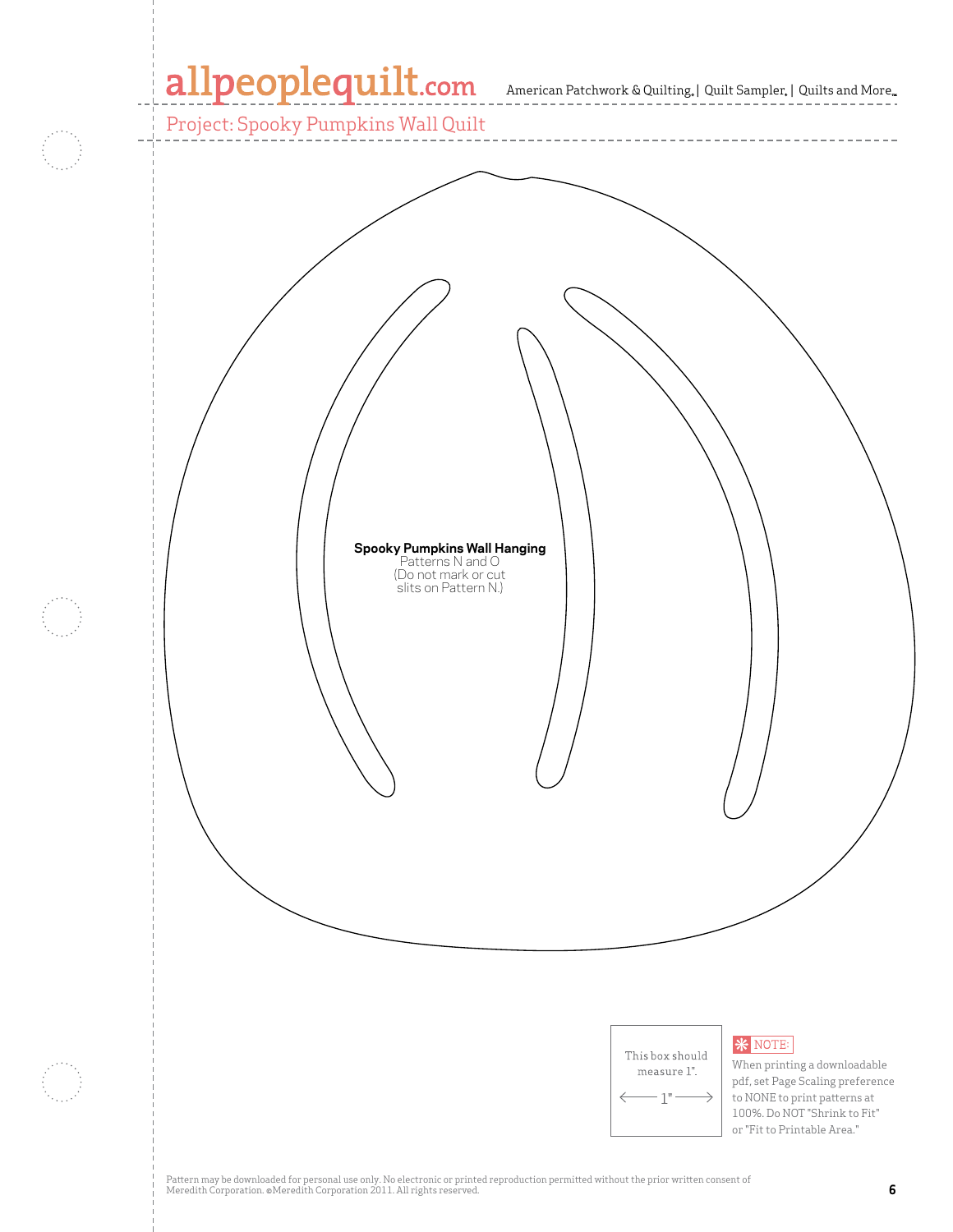Project: Spooky Pumpkins Wall Quilt